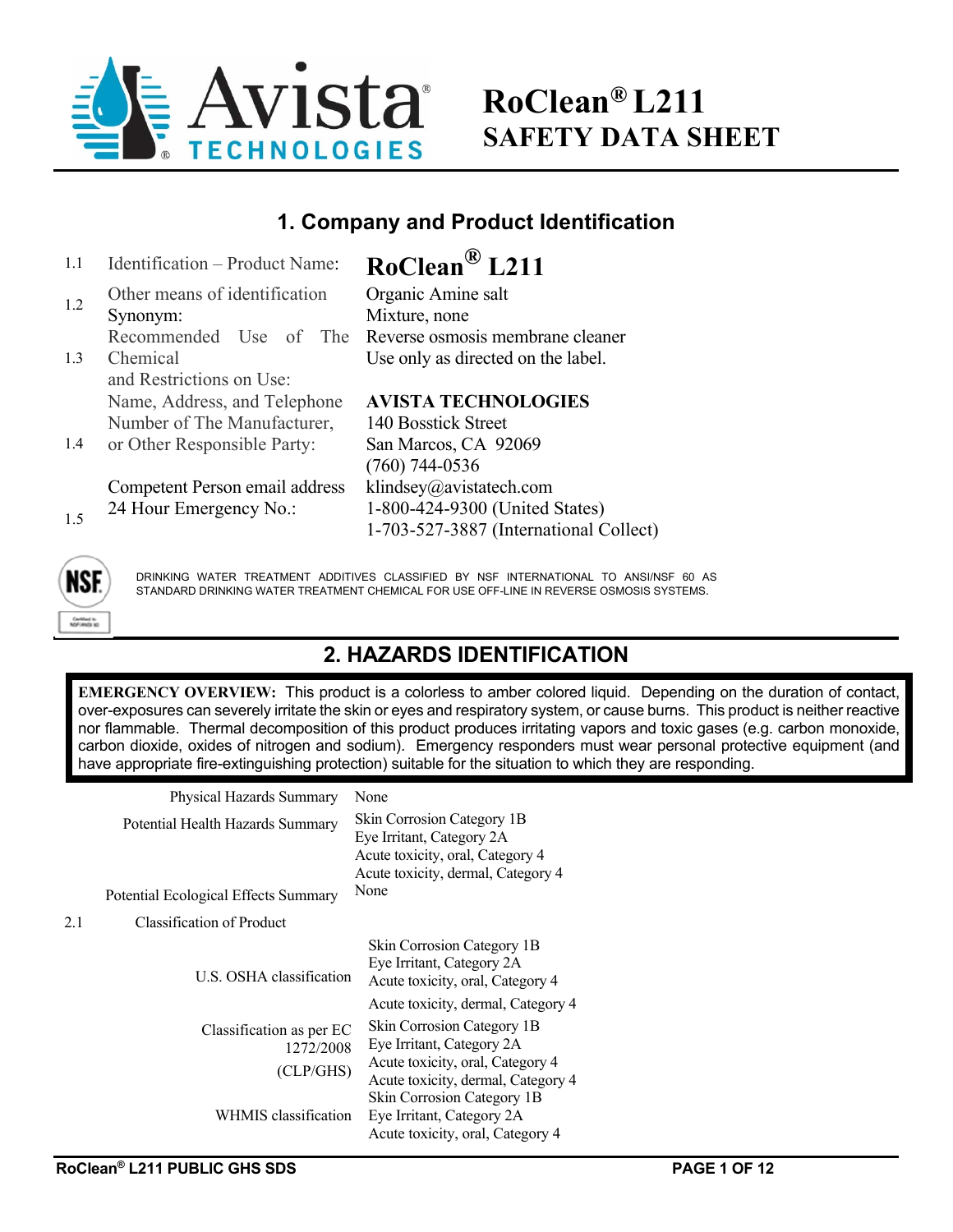| Hazardous Materials Information |  |
|---------------------------------|--|
| System (HMIS) Rating            |  |

| <b>Health</b>               |  |
|-----------------------------|--|
| <b>Flammability</b>         |  |
| <b>Physical Hazard</b>      |  |
| <b>Protective Equipment</b> |  |

### 2.2 Label Elements OSHA/GHS

| General Warnings                              | P <sub>10</sub> 1<br>P <sub>102</sub><br>P <sub>103</sub><br>P <sub>40</sub> 3<br>P233 | If medical advice is needed, have product container or label at hand.<br>Keep out of reach of children.<br>Read label before use<br>Store in a well-ventilated place.<br>Keep container tightly closed                                  |
|-----------------------------------------------|----------------------------------------------------------------------------------------|-----------------------------------------------------------------------------------------------------------------------------------------------------------------------------------------------------------------------------------------|
| Signal Word                                   | <b>WARNING!</b>                                                                        |                                                                                                                                                                                                                                         |
| Hazard statements<br>Precautionary statements | H <sub>3</sub> 19<br>H <sub>3</sub> 02<br>H 312<br>H332<br>H314<br>P <sub>280</sub>    | Causes serious eye irritation<br>Harmful if swallowed<br>Harmful in contact with skin<br>Harmful if inhaled<br>Causes severe skin burns and eye damage<br>Wear protective gloves/protective clothing/eye protection/face<br>protection. |
|                                               | $P305 + P351$<br>$+$ P338<br>$P351 + P310$                                             | IF IN EYES: Rinse cautiously with water for several minutes.<br>Remove contact lenses, if present and easy to do. Continue rinsing.<br>IF INGESTED or INHALED Immediately call a POISON CENTER                                          |
| Hazard nictograms                             | $\sim$                                                                                 | or doctor/physician.                                                                                                                                                                                                                    |

Hazard pictograms



2.3 Unclassified Hazards None 2.4 Ingredients with unknown acute None toxicity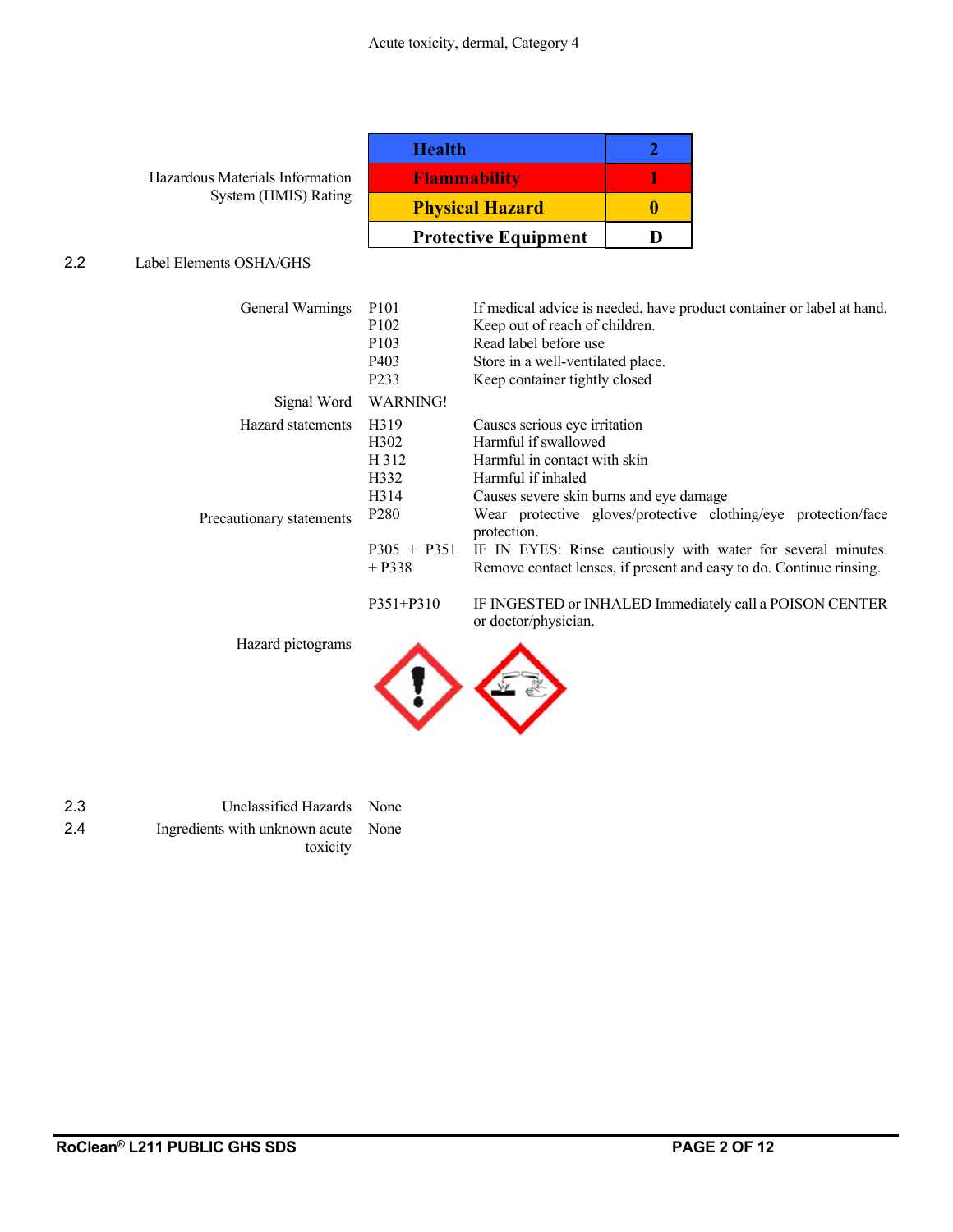|                                                    |           |                                                                                                                                                                                                                     | 3. COMPOSITION and INFORMATION ON INGREDIENTS                                                                                                                                               |                                                                                                                                                                                                               |
|----------------------------------------------------|-----------|---------------------------------------------------------------------------------------------------------------------------------------------------------------------------------------------------------------------|---------------------------------------------------------------------------------------------------------------------------------------------------------------------------------------------|---------------------------------------------------------------------------------------------------------------------------------------------------------------------------------------------------------------|
| <b>Chemical name</b><br>CAS#<br><b>EINECS#</b>     | $\%$ w/w  | <b>US OSHA</b>                                                                                                                                                                                                      | <b>GHS/EU CLP</b>                                                                                                                                                                           | <b>WHMIS</b>                                                                                                                                                                                                  |
| Chelate Agent<br>Proprietary<br>Proprietary        | $20 - 25$ | Eye Irritant, Category 2A                                                                                                                                                                                           | Eye Irritant, Category 2A                                                                                                                                                                   | Eye Irritant, Category 2A                                                                                                                                                                                     |
| Organic Amine<br>Proprietary<br>Proprietary        | $10 - 15$ | Flammable<br>liquids<br>(Category 4)<br>Acute<br>toxicity,<br>Dermal<br>(Category 4)<br>Skin corrosion (Category<br>1B)<br>Serious<br>damage<br>eye<br>(Category 1)<br>aquatic<br>Acute<br>toxicity<br>(Category 3) | Flammable liquids (Category 4)<br>Acute<br>toxicity,<br>Dermal<br>(Category 4)<br>Skin corrosion (Category 1B)<br>Serious eye damage (Category 1)<br>Acute aquatic toxicity (Category<br>3) | Flammable liquids (Category<br>4)<br>toxicity.<br>Dermal<br>Acute<br>(Category 4)<br>Skin corrosion (Category 1B)<br>Serious<br>damage<br>eye<br>(Category 1)<br>Acute<br>toxicity<br>aquatic<br>(Category 3) |
| Emulsifier<br>Proprietary<br>Proprietary           | $1 - 5$   | Acute Toxicity Dermal, Cat<br>5, May be harmful in contact<br>with skin                                                                                                                                             | Acute Toxicity Dermal, Cat 5,<br>May be harmful in contact with<br>skin                                                                                                                     | Acute Toxicity Dermal, Cat 5,<br>May be harmful in contact<br>with skin                                                                                                                                       |
| Glycol wetting agent<br>Proprietary<br>Proprietary | $1 - 5$   | Not regulated                                                                                                                                                                                                       | Not regulated                                                                                                                                                                               | Not regulated                                                                                                                                                                                                 |
| Chelate Agent 2<br>Proprietary<br>Proprietary      | $1 - 5$   | toxicity,<br>Acute<br>oral,<br>Category 3<br>Acute<br>toxicity,<br>dermal.<br>Category 3                                                                                                                            | Acute toxicity, oral, Category 3<br>Acute toxicity, dermal, Category<br>3                                                                                                                   | Acute toxicity, oral, Category<br>3<br>toxicity,<br>Acute<br>dermal,<br>Category 3                                                                                                                            |
| Surfactant<br>Proprietary<br>Proprietary           | $1 - 5$   | Skin sensitizer, Category 1<br>Acute<br>toxicity,<br>oral.<br>Category 3                                                                                                                                            | Skin sensitizer, Category 1<br>Acute toxicity, oral, Category 3                                                                                                                             | Skin sensitizer, Category 1<br>Acute toxicity, oral, Category<br>3                                                                                                                                            |
| Product                                            | 100       | Skin Corrosion Category 1B<br>Eye Irritant, Category 2A<br>Acute toxicity, oral, Category 4<br>Acute toxicity, dermal, Category 4                                                                                   |                                                                                                                                                                                             |                                                                                                                                                                                                               |

NE = Not Established. C = Ceiling Limit. See Section 16 for Definitions of Terms Used.

# **4. FIRST-AID MEASURES**

| 4.1 | Description of Necessary Measures |                                                                                                                                                                                                                                                                                                                                                                                                                                       |
|-----|-----------------------------------|---------------------------------------------------------------------------------------------------------------------------------------------------------------------------------------------------------------------------------------------------------------------------------------------------------------------------------------------------------------------------------------------------------------------------------------|
|     | Skin exposure:                    | If this product contaminates the skin, immediately begin decontamination with<br>running water. Remove exposed or contaminated clothing, taking care not to<br>contaminate eyes. Victim should seek immediate medical attention if any<br>adverse exposure symptoms develop.                                                                                                                                                          |
|     | Eye exposure:                     | If this product enters the eyes, open victim's eyes while under gently running<br>water. Use sufficient force to open eyelids. Have victim "roll" eyes. Minimum<br>flushing is for 15 minutes. Victim must seek medical attention.                                                                                                                                                                                                    |
|     | Inhalation:                       | If mist of this product is inhaled, remove victim to fresh air. If necessary, use<br>artificial respiration to support vital functions. Remove or cover gross<br>contamination to avoid exposure to rescuers.                                                                                                                                                                                                                         |
|     | Ingestion:                        | If this product is swallowed, CALL PHYSICIAN OR POISON CONTROL<br>CENTER FOR MOST CURRENT INFORMATION. DO NOT INDUCE<br>VOMITING. Have victim rinse mouth with water, if conscious. Never induce<br>vomiting or give a diluent (e.g., water) to someone who is unconscious, having<br>convulsions, or unable to swallow. If contaminated individual is convulsing,<br>maintain an open airway and obtain immediate medical attention. |
| 4.2 | Most Important Symptoms/Effects:  | Immediate: Inhalation exposure may cause coughing or sneezing. Symptoms<br>of skin and eye contact may include redness and irritation. Ingestion may cause<br>stomach pains, cramps, and gastritis.                                                                                                                                                                                                                                   |
|     |                                   | Delayed: Prolonged or repeated skin overexposure to this product may cause<br>dermatitis (dry, red skin). Symptoms may include tingling, redness, and visible<br>injury.                                                                                                                                                                                                                                                              |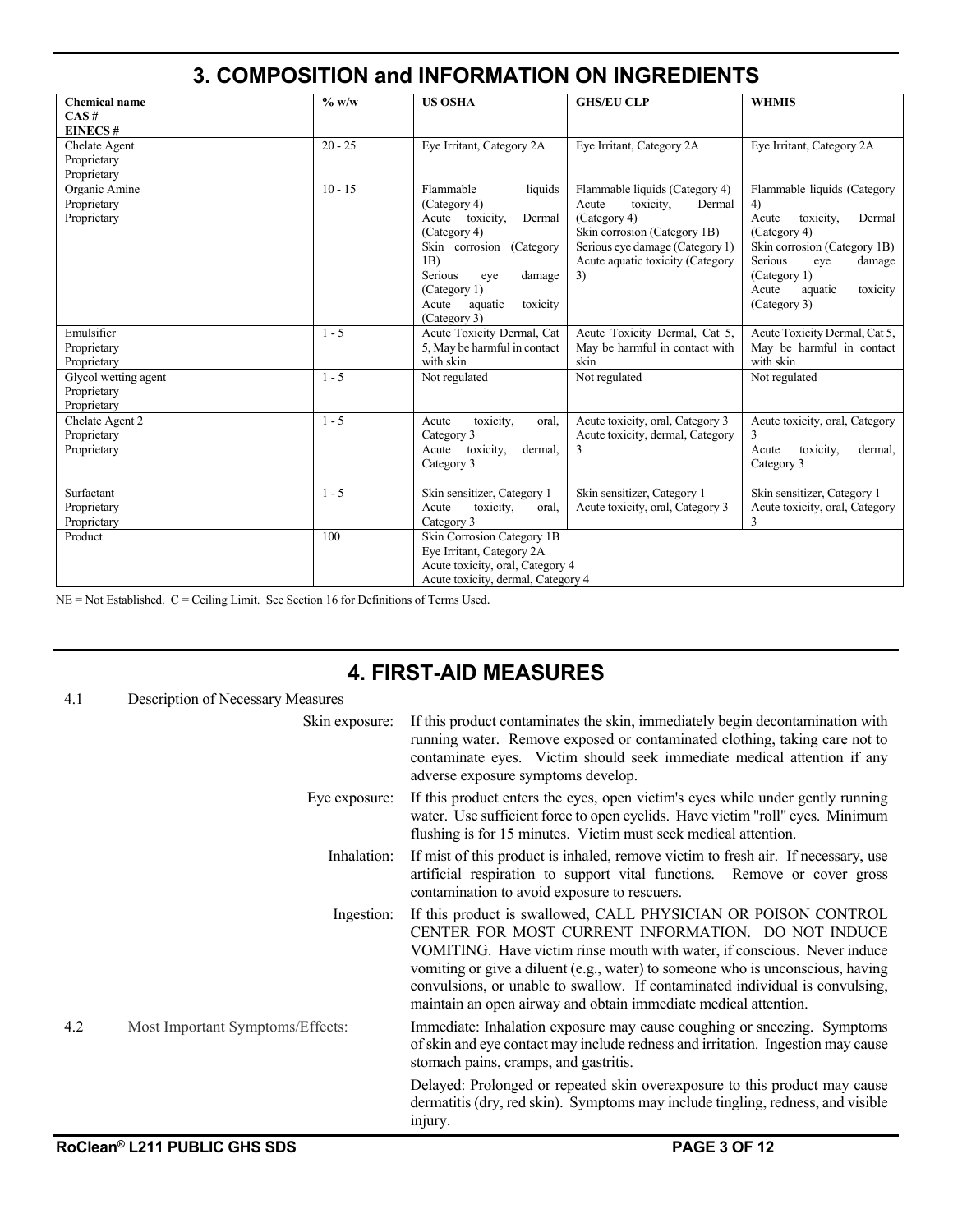4.3 Indication Of Immediate Medical Attention And Special Treatment Needed, If Necessary:

**TARGET ORGANS:** Acute: Skin, eyes, respiratory system. Chronic: Skin, eyes, respiratory system

Victims of chemical exposure must be taken for medical attention if any adverse effects occur. Rescuers should be taken for medical attention if necessary. Take a copy of label and SDS to physician or health professional with victim.



### **6. ACCIDENTAL RELEASE MEASURES**

| 6.1 | <b>Personal Precautions</b> | Uncontrolled releases should be responded to by trained personnel using pre-<br>planned procedures. Proper protective equipment should be used. In case of a<br>spill, clear the affected area and protect people.                                                                                                                                                                                                                                                             |
|-----|-----------------------------|--------------------------------------------------------------------------------------------------------------------------------------------------------------------------------------------------------------------------------------------------------------------------------------------------------------------------------------------------------------------------------------------------------------------------------------------------------------------------------|
|     |                             | Protective equipment For small releases $(20 \text{ L}), clean up spilled liquid wearing gloves, goggles,$<br>faceshield, and suitable body protection. The minimum Personal Protective<br>Equipment recommended for response to non-incidental releases (more than 20)<br>L) should be Level C: triple-gloves (neoprene gloves and nitrile gloves over<br>latex gloves), chemical resistant suit and boots, hard hat, and full-face respirator<br>with Amine and HEPA filter. |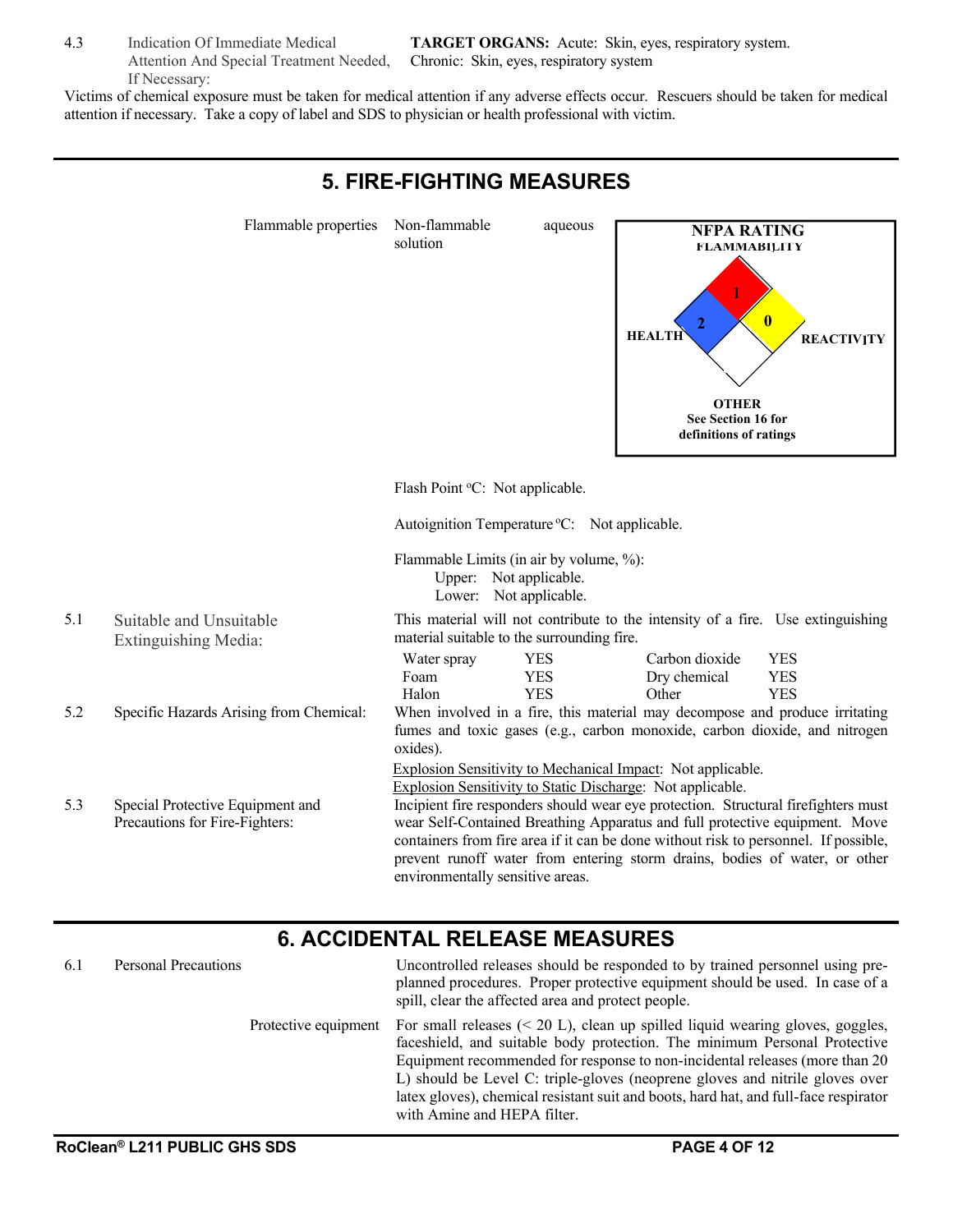|     | Emergency procedures                                     | Monitoring must indicate that exposure levels are below those provided in<br>Section 8 (Exposure Controls-Personal Protection) and that oxygen levels are<br>above 19.5% before anyone is permitted in the area without Self-Contained<br>Breathing Apparatus.                                                                                                                                                                                                            |  |  |  |  |
|-----|----------------------------------------------------------|---------------------------------------------------------------------------------------------------------------------------------------------------------------------------------------------------------------------------------------------------------------------------------------------------------------------------------------------------------------------------------------------------------------------------------------------------------------------------|--|--|--|--|
| 6.2 | Methods and Materials for Containment<br>and Cleaning Up | Vacuum or soak- up solids liquid for recovery/disposal. Neutralize residue<br>with citric acid or other neutralizing agent for dilute amines. Decontaminate<br>the area thoroughly. Test area with litmus paper to ensure neutralization.<br>Place all spill residues in a suitable plastic container. Dispose of in<br>accordance with applicable U.S. Federal, State, or local procedures, or<br>appropriate local standards (see Section 13, Disposal Considerations). |  |  |  |  |
|     | 7. HANDLING and STORAGE                                  |                                                                                                                                                                                                                                                                                                                                                                                                                                                                           |  |  |  |  |

| 7.1 | Precautions for Safe Handling      | All employees who handle this material should be trained to handle it safely. Open containers<br>carefully on a stable surface. Empty containers may contain residual liquid; therefore,<br>empty containers should be handled with care.                                                                                                                                                                                                                                                                                                                            |
|-----|------------------------------------|----------------------------------------------------------------------------------------------------------------------------------------------------------------------------------------------------------------------------------------------------------------------------------------------------------------------------------------------------------------------------------------------------------------------------------------------------------------------------------------------------------------------------------------------------------------------|
|     |                                    | As with all chemicals, avoid getting this product ON YOU or IN YOU. Wash thoroughly<br>after handling this product. Do not eat or drink while handling this material. Avoid<br>generating dust of this product. Remove contaminated clothing immediately.                                                                                                                                                                                                                                                                                                            |
|     |                                    | During equipment maintenance follow practices indicated in Section 6 (Accidental Release<br>Measures) to decontaminate equipment or clean-up small spills. Make certain that<br>application equipment is locked and tagged-out safely if necessary. Collect all rinsates and<br>dispose of according to applicable U.S. Federal, State, or local procedures or appropriate<br>local standards.                                                                                                                                                                       |
| 7.2 | <b>Conditions for Safe Storage</b> | Store containers in a cool, dry location, away from direct sunlight, sources of intense heat, or<br>where freezing is possible. Store away from incompatible materials. Material should be<br>stored in secondary containers, or in a diked area, as appropriate. Storage and use areas<br>should be covered with impervious materials. Keep container tightly closed when not in<br>use. If appropriate, post warning signs in storage and use areas. Inspect all incoming<br>containers before storage, to ensure containers are properly labeled and not damaged. |
|     | Incompatibilities                  | Strong acids, oxidizers                                                                                                                                                                                                                                                                                                                                                                                                                                                                                                                                              |

# **8. EXPOSURE CONTROLS - PERSONAL PROTECTION**

### 8.1 Control Parameters

| <b>CHEMICAL NAME</b>                                                                                                                                                                                                                        | $CAS \#$    | $\%$ w/w  | <b>EXPOSURE LIMITS IN AIR</b>                                                                                                                                                                                                                                                                                                                                                                                                            |                   |                   |                   |                   |                            |
|---------------------------------------------------------------------------------------------------------------------------------------------------------------------------------------------------------------------------------------------|-------------|-----------|------------------------------------------------------------------------------------------------------------------------------------------------------------------------------------------------------------------------------------------------------------------------------------------------------------------------------------------------------------------------------------------------------------------------------------------|-------------------|-------------------|-------------------|-------------------|----------------------------|
|                                                                                                                                                                                                                                             |             |           |                                                                                                                                                                                                                                                                                                                                                                                                                                          | <b>ACGIH-TLVs</b> |                   | <b>OSHA-PELs</b>  |                   | <b>OTHER</b>               |
|                                                                                                                                                                                                                                             |             |           | <b>TWA</b>                                                                                                                                                                                                                                                                                                                                                                                                                               | <b>STEL</b>       | <b>TWA</b>        | <b>STEL</b>       | <b>IDLH</b>       |                            |
|                                                                                                                                                                                                                                             |             |           | $mg/m^3$                                                                                                                                                                                                                                                                                                                                                                                                                                 | $mg/m^3$          | mg/m <sup>3</sup> | mg/m <sup>3</sup> | mg/m <sup>3</sup> | $mg/m^3$                   |
| Chelate Agent                                                                                                                                                                                                                               | Proprietary | $20 - 25$ | <b>NE</b>                                                                                                                                                                                                                                                                                                                                                                                                                                | <b>NE</b>         | <b>NE</b>         | <b>NE</b>         | <b>NE</b>         | NE                         |
| Organic Amine                                                                                                                                                                                                                               | Proprietary | $10 - 15$ | <b>NE</b>                                                                                                                                                                                                                                                                                                                                                                                                                                | NE                | NE                | <b>NE</b>         | <b>NE</b>         | <b>NE</b>                  |
| Emulsifier                                                                                                                                                                                                                                  | Proprietary | $1 - 5$   | NE                                                                                                                                                                                                                                                                                                                                                                                                                                       | <b>NE</b>         | NE                | <b>NE</b>         | NE                | $0.1 \text{ mg/m}^3$ (Mfg) |
| Glycol wetting agent                                                                                                                                                                                                                        | Proprietary | $1 - 5$   | <b>NE</b>                                                                                                                                                                                                                                                                                                                                                                                                                                | <b>NE</b>         | <b>NE</b>         | N <sub>E</sub>    | <b>NE</b>         | <b>NE</b>                  |
| Chelate Agent 2                                                                                                                                                                                                                             | Proprietary | $1 - 5$   | N <sub>E</sub>                                                                                                                                                                                                                                                                                                                                                                                                                           | N <sub>E</sub>    | N <sub>E</sub>    | NF.               | <b>NE</b>         | <b>NE</b>                  |
| Surfactant                                                                                                                                                                                                                                  | Proprietary | $1 - 5$   | <b>NE</b>                                                                                                                                                                                                                                                                                                                                                                                                                                | <b>NE</b>         | <b>NE</b>         | N <sub>E</sub>    | <b>NE</b>         | NE                         |
| Water and other components which are present in<br>Balance<br>percent concentration $(0.1\%$<br>than 1<br>less<br>potential<br>for<br>carcinogens,<br>concentration<br>reproductive toxins, respiratory tract sensitizers<br>and mutagens). |             |           | None of the other components contribute significant additional hazards at the concentration present<br>in this product. All pertinent hazard information has been provided in this document, per the<br>requirements of the Federal Occupational Safety and Health Administration Standard (29 CFR<br>1910.1200), U.S. State equivalent Standards and Canadian Workplace Hazardous Materials<br>Identification System Standards (CPR 4). |                   |                   |                   |                   |                            |

8.2 Appropriate Engineering Controls. Use with adequate ventilation to ensure exposure levels are maintained below the limits provided in this Section or as low as reasonably practical. Ensure eyewash/safety shower stations are available near areas where this product is used.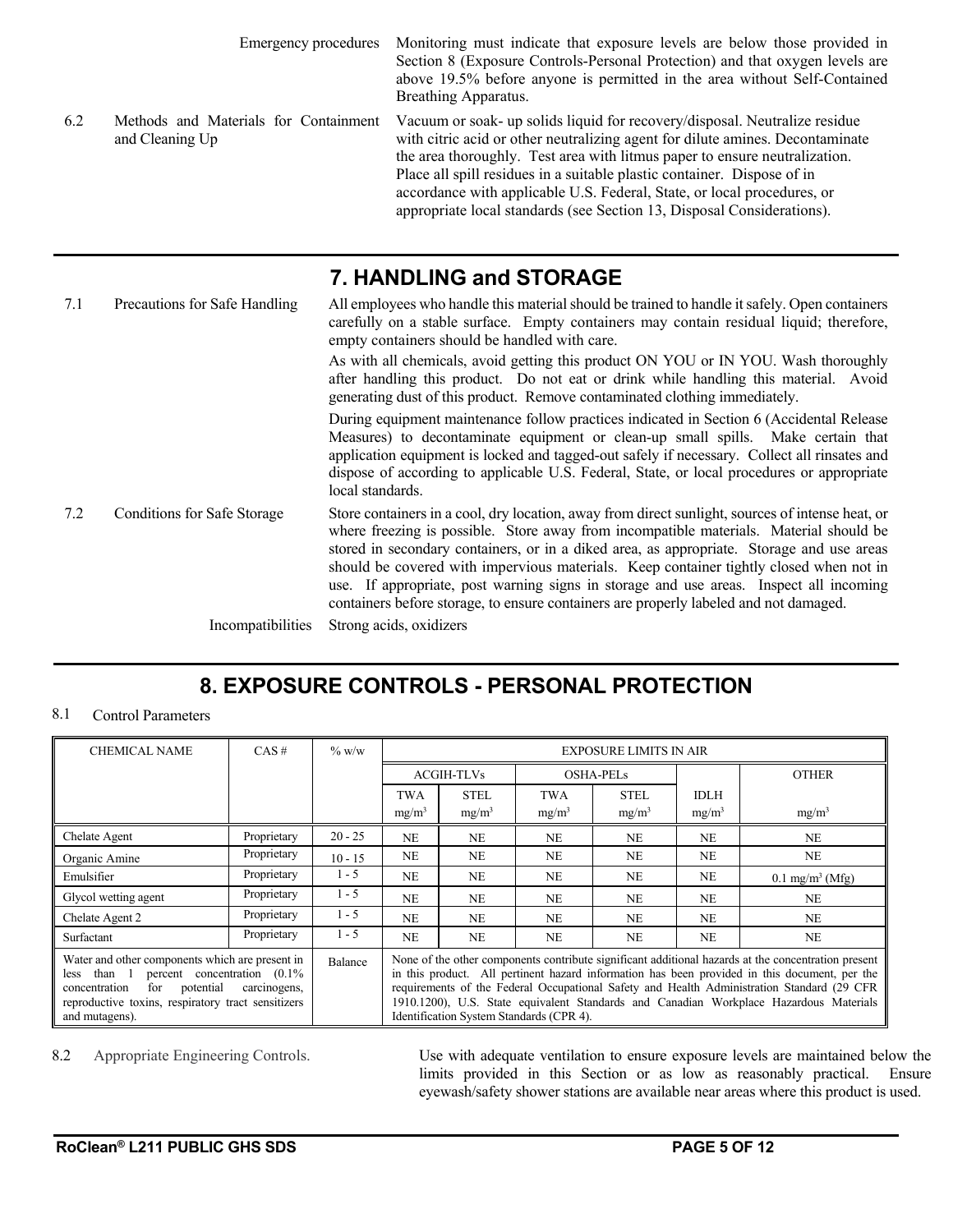Respiratory protection: None needed under normal conditions of use. Use NIOSH approved respirators if ventilation is inadequate to control mists or vapor. If respiratory protection is needed, use only protection authorized in the U.S. Federal OSHA Standard (29 CFR 1910.134), applicable U.S. State regulations, or the applicable local standards. Oxygen levels below 19.5% are considered IDLH by OSHA. In such atmospheres, use of a full-face piece pressure/demand SCBA or a full-face piece, supplied air respirator with auxiliary self-contained air supply is required under OSHA's Respiratory Protection Standard (1910.134-1998). Eye protection: Use approved safety goggles or safety glasses, as described in OSHA 29 CFR 1910.133. Splash goggles with a faceshield may be needed if splash hazards exist. Hand protection: Wear chemical impervious gloves (e.g., Solvex™, Neoprene). Body protection: If needed, use body protection appropriate for task (e.g., Tyvek suit, rubber apron) to protect from splashes and sprays.

### **9. PHYSICAL and CHEMICAL PROPERTIES**

| Appearance                                            | This product is a colorless to amber colored liquid. |                                                           |                  |  |  |  |
|-------------------------------------------------------|------------------------------------------------------|-----------------------------------------------------------|------------------|--|--|--|
| Odor                                                  | Light disinfectant odor Odor Threshold               |                                                           | NE               |  |  |  |
| Freezing Point °C                                     | $-18.7$                                              | pH                                                        | $10.5 - 11.5$    |  |  |  |
| Initial Boiling Point °C                              | >100                                                 | Boiling Point Range °C                                    | N/A              |  |  |  |
| Flammability                                          | Non-flammable                                        | Evaporation Rate (water = $1$ )                           | Similar to water |  |  |  |
| Vapor Density ( $air = 1$ )                           | N/A                                                  | Vapor Pressure mm Hg $\omega$ 20°C:                       | $18 - 20$        |  |  |  |
| Solubility (in water)                                 | Soluble                                              | Relative density (water = 1)                              | $1.05 - 1.20$    |  |  |  |
| Viscosity                                             | Similar to water                                     | <b>Oil-Water Partition Coefficient</b>                    | N/A              |  |  |  |
| Decomposition Temperature                             | NE                                                   |                                                           |                  |  |  |  |
| How To Detect This Substance<br>(Warning Properties): |                                                      | Litmus paper will turn blue in contact with this product. |                  |  |  |  |

### **10. STABILITY and REACTIVITY**

| 10.1 | Reactivity                         | Not considered reactive.                                                                                   |
|------|------------------------------------|------------------------------------------------------------------------------------------------------------|
| 10.2 | <b>Chemical Stability</b>          | Stable                                                                                                     |
| 10.3 | Possibility of hazardous reactions | Hazardous polymerization will not occur.                                                                   |
| 10.4 | Conditions to avoid                | Avoid mixing with incompatible materials.                                                                  |
| 10.5 | Incompatible Materials             | Strong acids, oxidizers                                                                                    |
| 10.6 | Hazardous Decomposition Products   | Thermal decomposition of this product may generate nitrogen oxides, carbon<br>monoxide and carbon dioxide. |

# **11. TOXICOLOGICAL INFORMATION**

| Toxicity data for hazardous ingredients | Oral $LD_{50}$ mg/kg                               | Dermal $LD_{50}$ mg/kg                                                                 | Inhalation $LD_{50}$ mg/kg |
|-----------------------------------------|----------------------------------------------------|----------------------------------------------------------------------------------------|----------------------------|
| Chelate Agent                           | $LD_{50}$ (Intraperitoneal-Rat) 1548               |                                                                                        |                            |
|                                         | mg/kg: Behavioral: convulsions or                  |                                                                                        |                            |
|                                         | effect on seizure threshold; Lungs,                |                                                                                        |                            |
|                                         | Thorax, or Respiration: cyanosis;                  | N/A                                                                                    | N/A                        |
|                                         | Gastrointestinal: changes in                       |                                                                                        |                            |
|                                         | structure or function of salivary                  |                                                                                        |                            |
|                                         | glands                                             |                                                                                        |                            |
|                                         |                                                    | Standard Draize Test (Skin-Rabbit, adult) 500 mg/24 hours: Moderate irritation effects |                            |
|                                         | Standard Draize Test (Eye - Rabbit, adult) 1900 mg |                                                                                        |                            |
|                                         |                                                    | Standard Draize Test (Eye-Rabbit, adult) 100 mg/24 hours: Moderate irritation effects  |                            |

.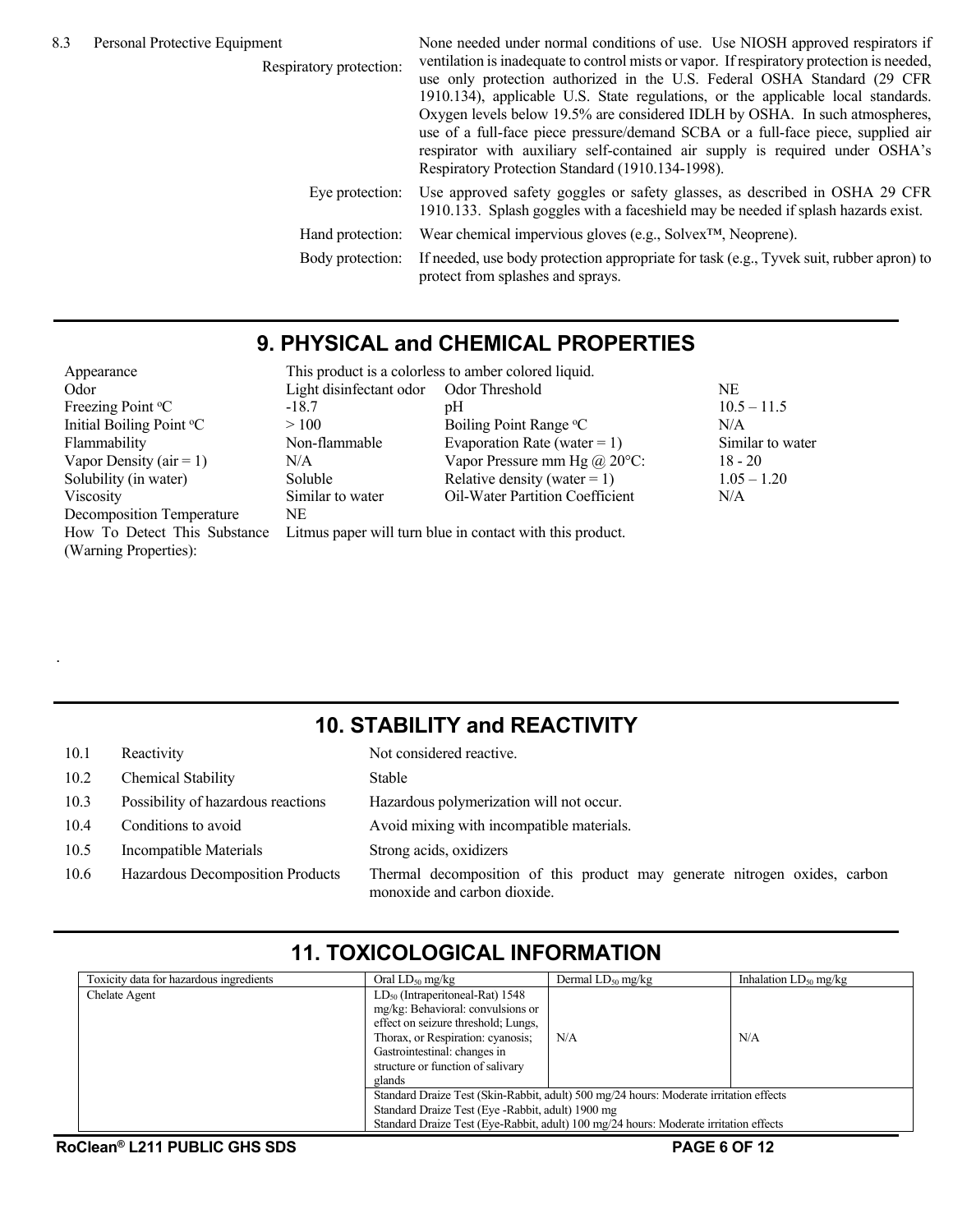| Organic Amine        | $LD_{50}$ (Oral-rat): 2813 mg/Kg                                 | $LD_{50}$ (rabbit): 1851 mg/kg                                                            | Inhalation Response Time (rat) 8<br>hr; concentration not stated |
|----------------------|------------------------------------------------------------------|-------------------------------------------------------------------------------------------|------------------------------------------------------------------|
|                      |                                                                  | Eye and skin corrosive                                                                    | STOT causes temporary irritation<br>of respiratory tract         |
|                      | Not reported as a sensitizer.                                    |                                                                                           |                                                                  |
|                      | Similar substances may cause organ damage on multiple exposures. |                                                                                           |                                                                  |
|                      |                                                                  | No mutagenic effects with bacterial or mammalian cell cultures. Not mutagenic to insects. |                                                                  |
|                      | Not considered a carcinogen                                      |                                                                                           |                                                                  |
|                      |                                                                  | Animal studies gave no indication of reproductive toxicity or teratogenicity.             |                                                                  |
| Emulsifier           | 7200                                                             | > 2000                                                                                    | N/A                                                              |
| Glycol wetting agent | $LD_{50}$ (Oral-Rat): 20 g/kg                                    | Skin-Human 500 mg/7 days Mild                                                             | TCLo Inhalation-rat) 2180                                        |
|                      | $LD_{50}$ (Oral-Mouse) 22 g/kg                                   | irritation effects                                                                        | $mg/m^3/6$ hours/90 days-                                        |
|                      | $LD_{50}$ (Oral-rabbit) 18500 mg/kg                              | Skin-Human 104 mg/3 days-                                                                 | intermittent: Behavioral: food<br>intake (animal); Endocrine:    |
|                      | $LD_{50}$ (Oral dog) 22 gm/kg                                    | intermittent Moderate irritation<br>effects                                               |                                                                  |
|                      | LD <sub>50</sub> (Oral-guinea pig) 18350<br>mg/kg                | Skin-man: 10%/2 days                                                                      | changes in spleen weight;<br>Biochemical: Enzyme inhibition,     |
|                      | $LD_{50}$ (Oral-quail) > 2080 mg/kg                              | $LD_{50}$ (Skin-rabbit) 20800 mg/kg                                                       | induction, or change in blood or                                 |
|                      | TDLo (Oral-Child) 79 g/kg/56                                     | $LD_{50}$ (Subcutaneous-Rat) 22,500                                                       | tissue levels: dehydrogenases                                    |
|                      | weeks-intermittent: Central                                      | mg/kg                                                                                     |                                                                  |
|                      | nervous system effects, BRN                                      | $LD_{50}$ (Subcutaneous-Mouse)                                                            |                                                                  |
|                      | TDLo (Parenteral-Infant) 10                                      | 17,370 mg/kg                                                                              |                                                                  |
|                      | g/kg/3 days-continuous: Systemic                                 | LDLo (Subcutaneous-guinea pig)                                                            |                                                                  |
|                      | effects                                                          | 15500 mg/kg                                                                               |                                                                  |
|                      | LD <sub>50</sub> (Intraperitoneal-Rat) 6660                      |                                                                                           |                                                                  |
|                      | mg/kg                                                            |                                                                                           |                                                                  |
|                      | $LD_{50}$ (Intraperitoneal-Mouse)                                |                                                                                           |                                                                  |
|                      | $9718$ mg/kg                                                     |                                                                                           |                                                                  |
|                      | $LD_{50}$ (Intravenous-Rat) 6423                                 |                                                                                           |                                                                  |
|                      | mg/kg                                                            |                                                                                           |                                                                  |
|                      | $LD_{50}$ (Intravenous-Mouse) 6630                               |                                                                                           |                                                                  |
|                      | mg/kg                                                            |                                                                                           |                                                                  |
|                      | $LD_{50}$ (Intravenous-rabbit) 6500<br>mg/kg                     |                                                                                           |                                                                  |
|                      | $LD_{50}$ (Intravenous-dog) 26 gm/kg                             |                                                                                           |                                                                  |
|                      | LDLo (Intravenous-chicken) 27                                    |                                                                                           |                                                                  |
|                      | gm/kg: Vascular: other changes                                   |                                                                                           |                                                                  |
|                      | $LD_{50}$ (Intramuscular-Rat) 14 g/kg                            |                                                                                           |                                                                  |
|                      | TDLo (Intraperitoneal-Mouse)                                     |                                                                                           |                                                                  |
|                      | 100 mg/kg (15 days preg):                                        |                                                                                           |                                                                  |
|                      | Teratogenic effects                                              |                                                                                           |                                                                  |
|                      | TDLo (Intraperitoneal-Mouse)                                     |                                                                                           |                                                                  |
|                      | $100 \text{ mg/kg}$ (11 days preg):                              |                                                                                           |                                                                  |
|                      | Reproductive effects                                             |                                                                                           |                                                                  |
|                      | LDLo (Intramuscular-rabbit) 6300                                 |                                                                                           |                                                                  |
|                      | mg/kg: Behavioral: somnolence                                    |                                                                                           |                                                                  |
|                      | (general depressed activity);                                    |                                                                                           |                                                                  |
|                      | Behavioral: coma; Lungs, Thorax,                                 |                                                                                           |                                                                  |
|                      | or Respiration: respiratory                                      |                                                                                           |                                                                  |
|                      | stimulation                                                      |                                                                                           |                                                                  |
|                      | Eye effects-Rabbit, adult 100 mg                                 | DNA Inhibition (Mouse-                                                                    |                                                                  |
|                      | Mild irritation effects                                          | Subcutaneous) 8000 mg/kg                                                                  |                                                                  |
|                      | Eye effects-Rabbit, adult 500                                    | Cytogenetic Analysis                                                                      |                                                                  |
|                      | mg/24 hours Mild irritation effects                              | (Subcutaneous-Mouse) 8000                                                                 |                                                                  |
|                      |                                                                  | mg/kg                                                                                     |                                                                  |
|                      |                                                                  | Cytogenetic Analysis (Hamster-                                                            |                                                                  |
|                      |                                                                  | fibroblast) $32 g/L$                                                                      |                                                                  |
| Chelate Agent 2      | N/A                                                              | N/A                                                                                       | N/A                                                              |
| Surfactant           | $\rm N/A$                                                        | ${\rm N/A}$                                                                               | $\rm N/A$                                                        |
|                      |                                                                  |                                                                                           |                                                                  |

### **12. ECOLOGICAL INFORMATION**

### ALL WORK PRACTICES MUST BE AIMED AT ELIMINATING ENVIRONMENTAL CONTAMINATION.

12.1 Ecotoxicity  $LC_{50}$ , mg/L  $EC_{50}$ , mg/L  $EC_{50}$ , mg/L

**Organic Amine**

Aquatic LC50 (96 h) > 215 - < 464 mg/l, *Leuciscus idus* EC50 (48 h) 108.8 mg/l, *Daphnia magna*

EC50 (72 h) 32.7 mg/l (growth rate), *Scenedesmus subspicatus* 

EC10 (72 h) 15.1 mg/l (growth rate), *Scenedesmus subspicatus*

NE

 Terrestrial If released to soil, Organic Amine is expected to biodegrade rapidly following acclimatization, with a half-life on the order of days to week. Organic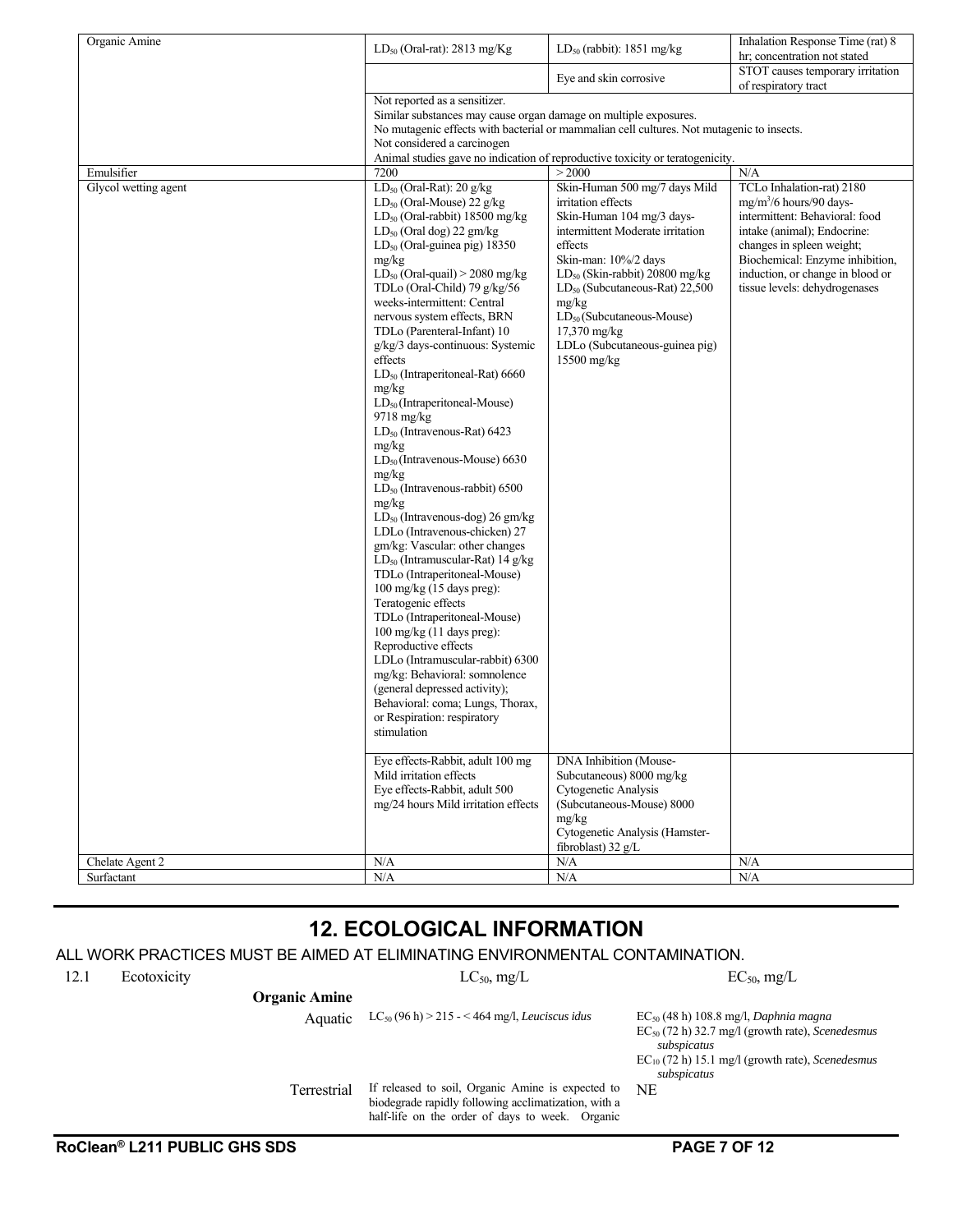Amine will leach in soil to groundwater. Volatilization is not a significant fate process from the soil.

#### **Emulsifier**

|     | епинушег                      |                                                                                                                                                                                                                                                                                                                                                                                                                                                                                                                                                                                                                                                                                                                                                                                                                                                                                                                                                                                                                                                                                                                                                                                                                                                                                                                                                                                                                                                                                                                                                                                                                                                                                                                           |                                                                                                                                                                                                                                                                                                                                                             |
|-----|-------------------------------|---------------------------------------------------------------------------------------------------------------------------------------------------------------------------------------------------------------------------------------------------------------------------------------------------------------------------------------------------------------------------------------------------------------------------------------------------------------------------------------------------------------------------------------------------------------------------------------------------------------------------------------------------------------------------------------------------------------------------------------------------------------------------------------------------------------------------------------------------------------------------------------------------------------------------------------------------------------------------------------------------------------------------------------------------------------------------------------------------------------------------------------------------------------------------------------------------------------------------------------------------------------------------------------------------------------------------------------------------------------------------------------------------------------------------------------------------------------------------------------------------------------------------------------------------------------------------------------------------------------------------------------------------------------------------------------------------------------------------|-------------------------------------------------------------------------------------------------------------------------------------------------------------------------------------------------------------------------------------------------------------------------------------------------------------------------------------------------------------|
|     | Aquatic                       | NE                                                                                                                                                                                                                                                                                                                                                                                                                                                                                                                                                                                                                                                                                                                                                                                                                                                                                                                                                                                                                                                                                                                                                                                                                                                                                                                                                                                                                                                                                                                                                                                                                                                                                                                        | NE                                                                                                                                                                                                                                                                                                                                                          |
|     | Terrestrial                   | NE                                                                                                                                                                                                                                                                                                                                                                                                                                                                                                                                                                                                                                                                                                                                                                                                                                                                                                                                                                                                                                                                                                                                                                                                                                                                                                                                                                                                                                                                                                                                                                                                                                                                                                                        | NE                                                                                                                                                                                                                                                                                                                                                          |
|     | <b>Glycol wetting agent</b>   |                                                                                                                                                                                                                                                                                                                                                                                                                                                                                                                                                                                                                                                                                                                                                                                                                                                                                                                                                                                                                                                                                                                                                                                                                                                                                                                                                                                                                                                                                                                                                                                                                                                                                                                           |                                                                                                                                                                                                                                                                                                                                                             |
|     |                               | $LC_{50}$ (Lebistes reticulatus, guppy) 48 hours > 10,000<br>mg/L<br>$LC_{50}$ ( <i>Carassius auratus</i> ) 24 hours = > 5,000 mg/L<br>$LC_{50}$ (Salmo gairdneri) 24 hours = 50,000 mg/L<br>$LC_{50}$ (Pimephales promelas) 96 hours = 54,900 mg/L<br>$LC_{50}$ (Artemia salina) 24 hours = >10,000 mg/L<br>$LC_{100}$ (Pimephales promelas) 96 hours = 65,610<br>mg/L<br>NOEC (Pimephales promelas) 96 hours $\leq 47,829$<br>mg/L<br>fingerling trout: at 50,000 mg/l at $10^{\circ}$ C: no mortality<br>or apparent signs of stress were produced during a 25-<br>hr exposure period (static bioassay)<br>$Log K_{ow} = -0.30 - 1.41$<br>Biodegradation: Standard dilution BOD water, 5-<br>day 64% theoretical biochemical oxygen demand,<br>sewage inocula. Warburg respirometer, 40-day 78%<br>theoretical biochemical oxygen demand, sewage<br>inocula. Nutrient broth, 100% degradation in 4 days<br>(aerobic conditions), 100% degradation in 4-9 days<br>(anaerobic conditions), activated sludge, or digester<br>sludge inocula, no significant degradation in sterile<br>controls. Standard dilution BOD water, 5-day 2.2%<br>theoretical biochemical oxygen demand, 10-day<br>56.7% theoretical biochemical oxygen demand, 50-<br>day 80% theoretical biochemical oxygen demand,<br>sewage inocula. Standard dilution BOD water, 5-day<br>62% theoretical biochemical oxygen demand, 20-day<br>79% theoretical biochemical oxygen demand,<br>sewage inocula; synthetic seawater dilution, 5-day<br>55% theoretical biochemical oxygen demand, 20-day<br>83% theoretical biochemical oxygen demand, raw<br>wastewater inocula.<br>Sewage die-away, 74.5%<br>theoretical biochemical oxygen demand in 5 days. | $EC_{50}$ ( <i>Photobac</i><br>$minutes = 26,80$<br>TD (Chlorella p<br>$EC_0$ (Daphnia m<br>$4,295 \text{ mg/L}$<br>$EC_{50}$ (Daphnia<br>34,400 mg/L<br>$EC100$ (Daphnia<br>$50,000 \,\mathrm{mg/L}$<br>$EC_{50}$ (Daphnia<br>$10,000 \,\mathrm{mg/L}$<br>$EC100$ (Daphnia<br>$10,000 \,\mathrm{mg/L}$<br>$EC_{50}$ (Nitocra s<br>$10,000 \,\mathrm{mg/L}$ |
|     | <b>Chelate Agent</b>          |                                                                                                                                                                                                                                                                                                                                                                                                                                                                                                                                                                                                                                                                                                                                                                                                                                                                                                                                                                                                                                                                                                                                                                                                                                                                                                                                                                                                                                                                                                                                                                                                                                                                                                                           |                                                                                                                                                                                                                                                                                                                                                             |
|     |                               | LC <sub>100</sub> (Cyprinus carpio) 24 hours = 180 ppm/ at 25 $\rm{^{\circ}C}$<br>TLm (mosquito fish) 96 hours $= 125$ ppm/ (fresh<br>water)<br>TLm (bluegill) 48 hours = 99 mg/L/ (tap water)<br>$LC_{50}$ (Lepomis macrochirus bluegill) 96 hours = 486<br>mg/L<br>LC <sub>50</sub> (Lepomis macrochirus bluegill) 96 hours = 490-<br>1030 mg/L (static bioassay)<br>$LC_{50}$ ( <i>Lepomis macrochirus</i> bluegill) 96 hours = ><br>$500 \text{ mg/L}$<br>$LC_{50}$ (Leuciscus Idus) 96 hours = > 500 mg/L<br>$LC_{50}$ (Algae) 72 hours = 10-100 mg/L<br>$LC_{50}$ (Daphnae) 24 hours > 100 mg/L<br>Biological Oxygen Demand = 20 mg $O_2/g$ product,<br>Chemical Oxygen Demand = 575 mg $O_2/g$ product.                                                                                                                                                                                                                                                                                                                                                                                                                                                                                                                                                                                                                                                                                                                                                                                                                                                                                                                                                                                                            |                                                                                                                                                                                                                                                                                                                                                             |
| 122 | Persistence and Decradability | The components of this product decompose in soil and we                                                                                                                                                                                                                                                                                                                                                                                                                                                                                                                                                                                                                                                                                                                                                                                                                                                                                                                                                                                                                                                                                                                                                                                                                                                                                                                                                                                                                                                                                                                                                                                                                                                                   |                                                                                                                                                                                                                                                                                                                                                             |

- 
- 
- 
- 

EC50 (*Photobacterium phosphoreum*, bacteria) 30  $0 \text{ mg/L}$ 

TD (*Chlorella pyrenoidosa*, algae) = 92,000 mg/L

*agna*, crustacean)

magna, crustacean) 48 hours =

magna, crustacean) 48 hours =

magna, crustacean) 24 hours = >

 $magna$ , crustacean) 24 hours  $=$  >

spinipes, crustacean) 96 hours = >

12.2 Persistence and Degradability The components of this product decompose in soil and water.

12.3 Bioaccumulative Potential This product is not expected to bioaccumulate

12.4 Mobility in Soil When spilled onto soil, this product will infiltrate downward, the rate being greater with lower concentration because of reduced viscosity.

12.5 Other Adverse Ecological Effects This product may be harmful to aquatic life if large volumes of it are released into an aquatic environment.

### **13. DISPOSAL CONSIDERATIONS**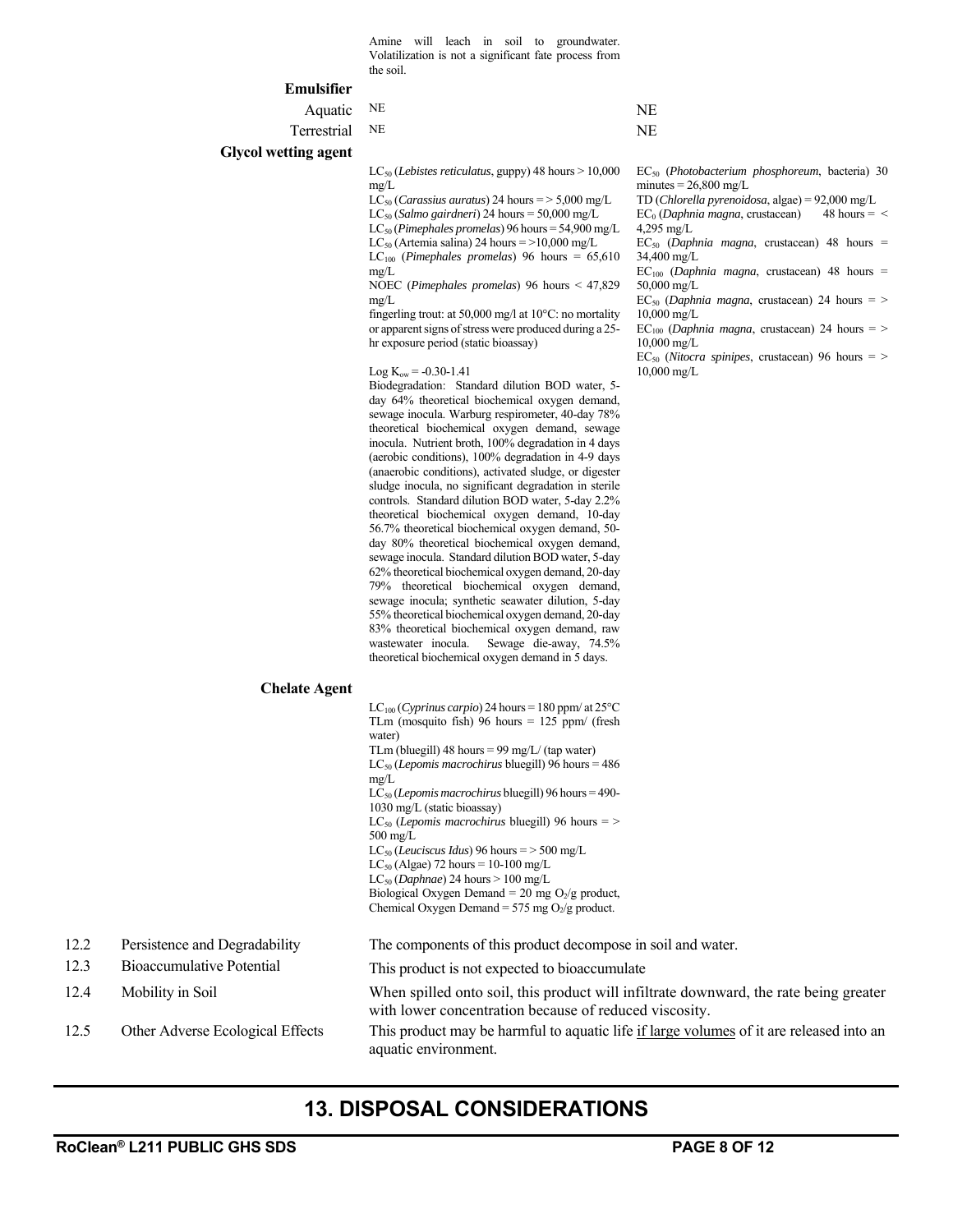| Waste disposal must be in accordance with appropriate U.S. Federal, State, and local<br>regulations or with local regulations. This product, if unaltered by the handling, may<br>be disposed of by treatment at a permitted facility or as advised by your local waste<br>regulatory authority. |
|--------------------------------------------------------------------------------------------------------------------------------------------------------------------------------------------------------------------------------------------------------------------------------------------------|
| Cleaned containers can be recycled or disposed of as non-contaminated waste, if<br>authorized by your local authorities. Dispose of containers as required by local<br>regulations.                                                                                                              |
| Not applicable as supplied.                                                                                                                                                                                                                                                                      |
|                                                                                                                                                                                                                                                                                                  |

### **14. TRANSPORT INFORMATION**

#### THIS MATERIAL IS HAZARDOUS AS DEFINED BY 49 CFR 172.101 BY THE U.S. DEPARTMENT OF TRANSPORTATION.

| 14.1 | <b>UN Number</b>                     | UN 2735                                              |
|------|--------------------------------------|------------------------------------------------------|
| 14.2 | UN Proper Shipping Name              | Amines, liquid, corrosive, n.o.s. (Isopropanolamine) |
| 14.3 | Transport Hazard Class(es)           | 8 (Corrosive)                                        |
|      | Transport label(s) required          | Corrosive Class 8                                    |
| 14.4 | Packing Group                        | Н                                                    |
| 14.5 | Marine Pollutant                     | Not applicable                                       |
|      | NA Emergency Response Guide          | 154                                                  |
|      | Number $(2016)$                      |                                                      |
| 14.6 | Transport in Bulk (Annex II of       | Y3/D3                                                |
|      | MARPOL 73/78 and IBC Code)           |                                                      |
| 14.7 | <b>Special Transport Precautions</b> | Not applicable                                       |
|      | National Motor Freight               | #70                                                  |
|      | Classification                       |                                                      |
|      |                                      |                                                      |

#### **International Air Transport Association**

| UN Number UN 2735                                                            |
|------------------------------------------------------------------------------|
| UN Proper Shipping Name Amines, liquid, corrosive, n.o.s. (Isopropanolamine) |
| Transport Hazard Class(es) 8 (Corrosive)                                     |
| Transport label(s) required Corrosive Class 8                                |
| Packing Group II                                                             |
| Packaging Instructions 855                                                   |
|                                                                              |

#### **International Maritime Organization**

| 14.9 | UN Number                                     | UN 2735                                              |
|------|-----------------------------------------------|------------------------------------------------------|
|      | UN Proper Shipping Name                       | Amines, liquid, corrosive, n.o.s. (Isopropanolamine) |
|      | Transport Hazard Class(es)                    | 8 (Corrosive)                                        |
|      | Transport label(s) required Corrosive Class 8 |                                                      |
|      | Packing Group                                 |                                                      |
|      | Marine Pollutant                              | Not applicable                                       |
|      | NA Emergency Response Guide                   | 154                                                  |
|      | Number $(2016)$                               |                                                      |
|      | Transport in Bulk (Annex II of                | Y3/D3                                                |
|      | MARPOL 73/78 and IBC Code)                    |                                                      |

### **15. SAFETY, HEALTH and ENVIRONMENTAL REGULATIONS SPECIFIC FOR THE PRODUCT**

| PROGRAM | Chelate<br>Agent | Organic<br>Amıne | Glycol<br>wetting<br>agent | Emulsifier      | Chelate Agent 2 | Surfactant |
|---------|------------------|------------------|----------------------------|-----------------|-----------------|------------|
|         |                  |                  |                            | US EPA PROGRAMS |                 |            |
|         |                  |                  |                            |                 |                 |            |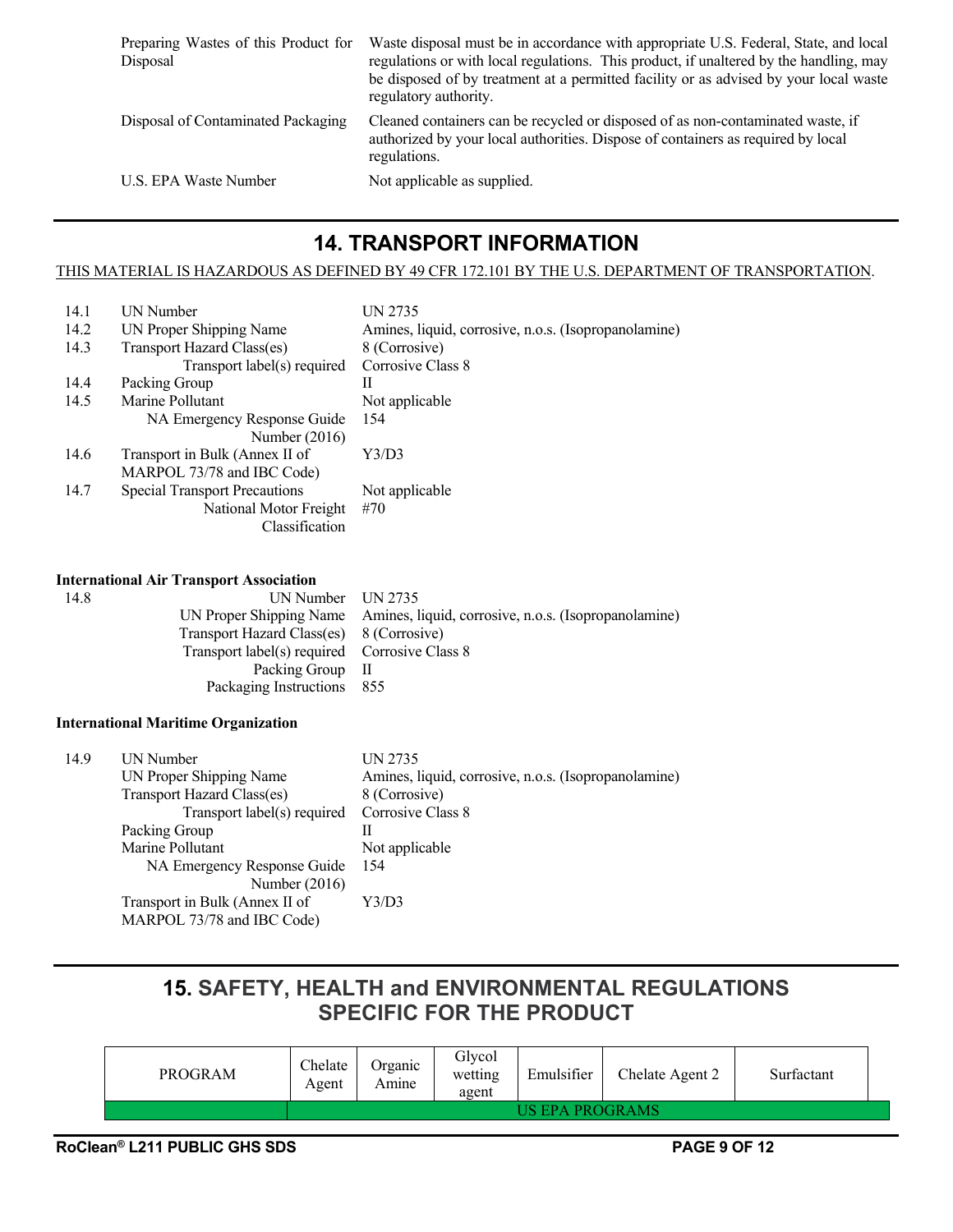| Clean Air Act Hazardous                                                                       | N <sub>O</sub> | N <sub>O</sub>              | N <sub>O</sub>                            | N <sub>O</sub>                     | NO                                                                                   | N <sub>O</sub>                                                                              |
|-----------------------------------------------------------------------------------------------|----------------|-----------------------------|-------------------------------------------|------------------------------------|--------------------------------------------------------------------------------------|---------------------------------------------------------------------------------------------|
| Air Pollutants                                                                                |                |                             |                                           |                                    |                                                                                      |                                                                                             |
| Safe Drinking Water Act                                                                       | NO             | NO                          | N <sub>O</sub>                            | N <sub>O</sub>                     | NO                                                                                   | N <sub>O</sub>                                                                              |
| RCRA F, K, P, U or<br>D-lists                                                                 | N <sub>O</sub> | N <sub>O</sub>              | N <sub>O</sub>                            | D <sub>0</sub> 02                  | N <sub>O</sub>                                                                       | NO                                                                                          |
| <b>EPA Priority Pollutant</b>                                                                 | NO             | NO                          | N <sub>O</sub>                            | NO                                 | NO                                                                                   | NO                                                                                          |
| <b>SARA 302</b><br><b>RQ</b>                                                                  | NO             | NO                          | NO                                        | N <sub>O</sub>                     | NO                                                                                   | NO                                                                                          |
| <b>SARA 302</b><br><b>TPQ</b>                                                                 | NO             | NO                          | NO                                        | NO                                 | NO                                                                                   | NO                                                                                          |
| SARA 313 LISTED                                                                               | NO             | N <sub>O</sub>              | NO                                        | NO                                 | NO                                                                                   | NO                                                                                          |
|                                                                                               |                |                             | SARA CHEMICAL CATEGORIES                  |                                    |                                                                                      |                                                                                             |
| <b>SARA 311/312 ACUTE</b>                                                                     | NO             | <b>YES</b>                  | NO                                        | NO                                 | NO                                                                                   | NO                                                                                          |
| SARA 311/312                                                                                  |                |                             |                                           |                                    |                                                                                      |                                                                                             |
| <b>CHRONIC</b>                                                                                | N <sub>O</sub> | <b>YES</b>                  | N <sub>O</sub>                            | N <sub>O</sub>                     | N <sub>O</sub>                                                                       | N <sub>O</sub>                                                                              |
| <b>SARA 311/312 FIRE</b>                                                                      | NO             | NO                          | NO                                        | NO                                 | NO                                                                                   | NO                                                                                          |
| SARA 311/312<br><b>PRESSURE</b>                                                               | N <sub>O</sub> | N <sub>O</sub>              | N <sub>O</sub>                            | N <sub>O</sub>                     | NO                                                                                   | N <sub>O</sub>                                                                              |
| SARA 311/312<br><b>REACTIVITY</b>                                                             | N <sub>O</sub> | NO                          | N <sub>O</sub>                            | N <sub>O</sub>                     | NO                                                                                   | NO                                                                                          |
| <b>EPA EXTREMELY</b><br><b>HAZARDOUS</b>                                                      | N <sub>O</sub> | N <sub>O</sub>              | N <sub>O</sub>                            | N <sub>O</sub>                     | NO                                                                                   | NO                                                                                          |
| <b>SUBSTANCE</b>                                                                              |                |                             |                                           |                                    |                                                                                      |                                                                                             |
|                                                                                               |                |                             |                                           |                                    | <b>CALIFORNIA SAFE DRINKING WATER ACT (Proposition 65)</b>                           |                                                                                             |
|                                                                                               |                |                             |                                           |                                    |                                                                                      | This product does not contain any chemical listed on the California Safe Drinking Water Act |
|                                                                                               |                | list (Proposition 65)       |                                           |                                    |                                                                                      |                                                                                             |
|                                                                                               |                | <b>US OSHA PROGRAMS</b>     |                                           |                                    |                                                                                      |                                                                                             |
| PEL                                                                                           | N <sub>O</sub> | N <sub>O</sub>              | N <sub>O</sub>                            | NO                                 | NO                                                                                   | N <sub>O</sub>                                                                              |
| <b>PSM</b>                                                                                    | NO             | NO                          | NO                                        | NO                                 | NO                                                                                   | NO                                                                                          |
|                                                                                               |                |                             | CHEMICAL SECURITY PROGRAMS                |                                    |                                                                                      |                                                                                             |
| <b>DHS CFATS</b>                                                                              | N <sub>O</sub> | N <sub>O</sub>              | NO                                        | NO                                 | N <sub>O</sub>                                                                       | NO                                                                                          |
|                                                                                               |                | CHEMICAL WEAPONS CONVENTION |                                           |                                    |                                                                                      |                                                                                             |
|                                                                                               |                |                             |                                           |                                    |                                                                                      |                                                                                             |
|                                                                                               | N <sub>O</sub> | N <sub>O</sub>              | NO                                        | NO                                 | N <sub>O</sub>                                                                       | NO                                                                                          |
|                                                                                               |                |                             |                                           | US DRUG ENFORCEMENT ADMINISTRATION |                                                                                      |                                                                                             |
| <b>DEA</b> Controlled                                                                         |                |                             |                                           |                                    |                                                                                      |                                                                                             |
| Substances                                                                                    | N <sub>O</sub> | N <sub>O</sub>              | N <sub>O</sub>                            | N <sub>O</sub>                     | N <sub>O</sub>                                                                       | NO                                                                                          |
|                                                                                               |                |                             | CHEMICAL INVENTORY PROGRAMS               |                                    |                                                                                      |                                                                                             |
| <b>WHMIS</b>                                                                                  | NO             | $E$ , D <sub>2</sub> B      | NO                                        | D2B                                | N <sub>O</sub>                                                                       | D2B                                                                                         |
| <b>DSL</b>                                                                                    | <b>YES</b>     | <b>YES</b>                  | <b>YES</b>                                | NO                                 | <b>YES</b>                                                                           | <b>YES</b>                                                                                  |
| <b>REACH Pre-registered</b><br>List                                                           | <b>YES</b>     | <b>YES</b>                  | <b>YES</b>                                | <b>YES</b>                         | NO                                                                                   | <b>YES</b>                                                                                  |
| <b>TSCA</b>                                                                                   | <b>YES</b>     | <b>YES</b>                  | <b>YES</b>                                | <b>YES</b>                         | <b>YES</b>                                                                           | <b>YES</b>                                                                                  |
|                                                                                               |                |                             |                                           |                                    | All ingredients in this product comply with the U.S. EPA TSCA Inventory Notification |                                                                                             |
| <b>TSCA Reset Rule</b>                                                                        |                |                             | Requirements Rule (40 CFR 710 Subpart B.) |                                    |                                                                                      |                                                                                             |
| European Inventory of<br><b>Existing Commercial</b><br><b>Chemical Substances</b><br>(EINECS) | <b>YES</b>     | <b>YES</b>                  | <b>YES</b>                                | <b>YES</b>                         | <b>YES</b>                                                                           | <b>YES</b>                                                                                  |
| EU No-Longer Polymers<br>List (NLP)                                                           | N/A            | N/A                         | N/A                                       | N/A                                | N/A                                                                                  | N/A                                                                                         |
| <b>EEC</b> Classification<br>Packaging, and Labeling<br>of Dangerous Substances<br>(Annex 1)  | NO             | Xi<br>Harmful               | NO                                        | NO                                 | NO                                                                                   | Xi Harmful                                                                                  |
| Philippines                                                                                   | <b>YES</b>     | <b>YES</b>                  | <b>YES</b>                                | <b>YES</b>                         | <b>YES</b>                                                                           | <b>YES</b>                                                                                  |
| Japan                                                                                         | <b>YES</b>     | <b>YES</b>                  | <b>YES</b>                                | <b>YES</b>                         | <b>YES</b>                                                                           | <b>YES</b>                                                                                  |
| Australia                                                                                     | <b>YES</b>     | <b>YES</b>                  | <b>YES</b>                                | <b>YES</b>                         | <b>YES</b>                                                                           | <b>YES</b>                                                                                  |
| Korea                                                                                         | <b>YES</b>     | <b>YES</b>                  | <b>YES</b>                                | <b>YES</b>                         | <b>YES</b>                                                                           | <b>YES</b>                                                                                  |
| China<br>New Zealand Inventory of                                                             | <b>YES</b>     | <b>YES</b>                  | <b>YES</b>                                | <b>YES</b>                         | <b>YES</b>                                                                           | <b>YES</b>                                                                                  |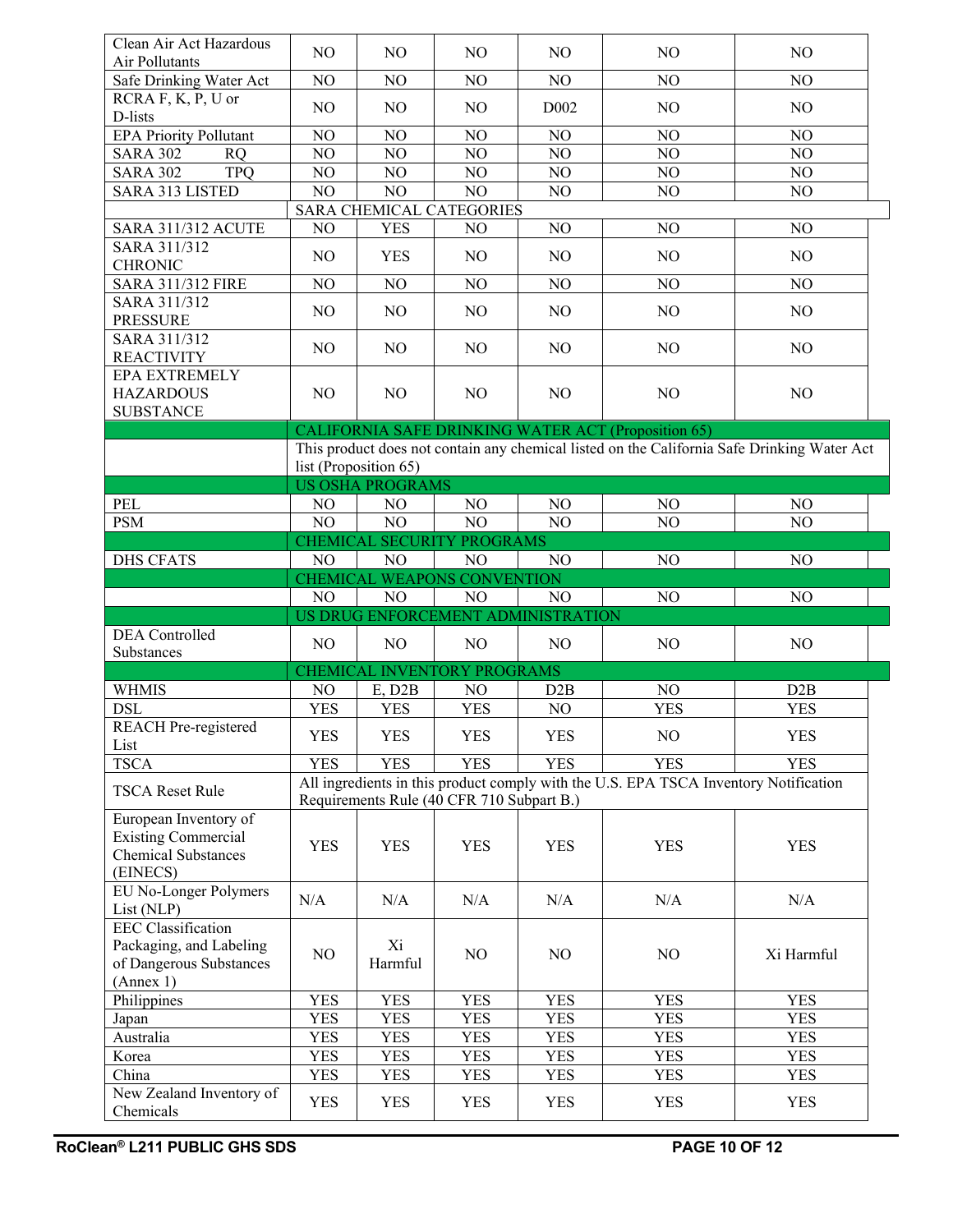# **16. OTHER INFORMATION**

| 16.1 | Original Preparation    | Jan 5, 2009                                                       |
|------|-------------------------|-------------------------------------------------------------------|
| 16.2 | <b>Revision History</b> | 28 June 2013; GHS update; 29 Dec 2015, formulation change         |
|      |                         | Content corrections, October 7, 2016; Content update 10 May 2017; |
|      |                         | Proprietary information update, 12 January 2018; 26 Oct 2018 TSCA |
|      |                         | Reset Rule update                                                 |
| 16.3 | Prepared by             | ADVANCED CHEMICAL SAFETY, Inc.                                    |
|      |                         | PO Box 152329                                                     |
|      |                         | San Diego, CA 92195                                               |
|      |                         | $(858) - 874 - 5577$                                              |
| 16.4 | Date of Printing        | March 15, 2019                                                    |